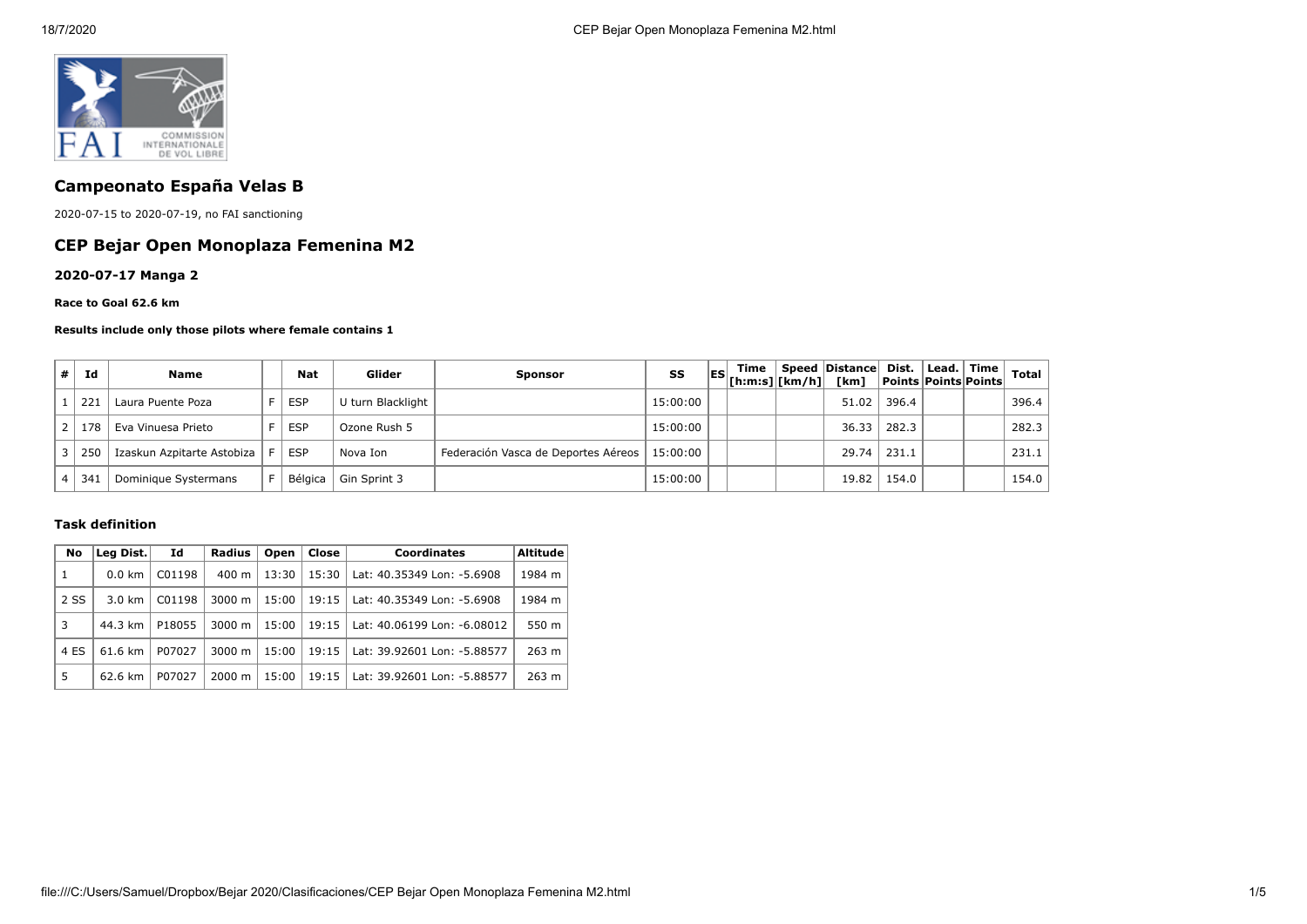**Pilots not yet processed (NYP)**

**Id Name**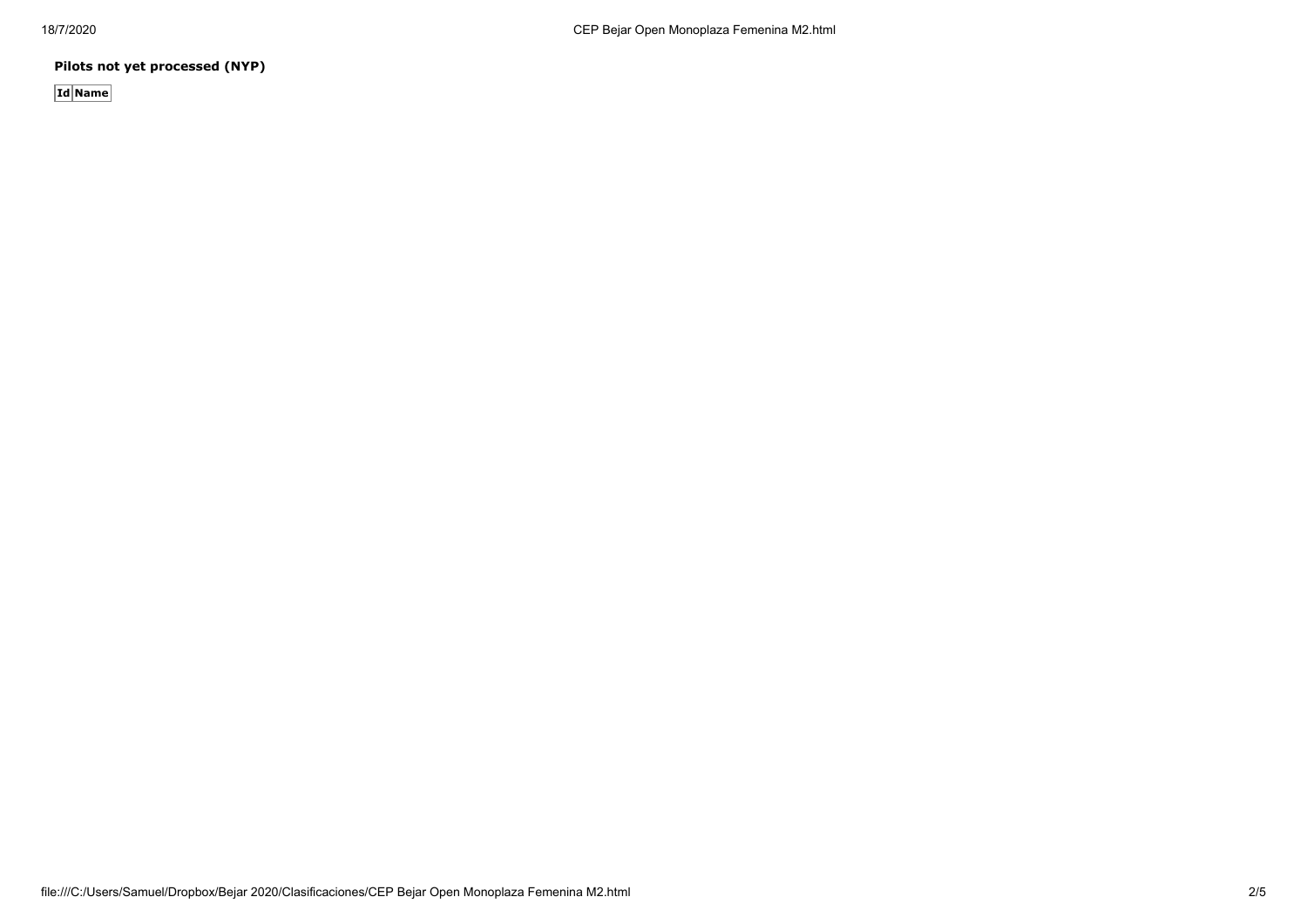### **Task statistics**

| param                           | value                     |  |  |  |  |
|---------------------------------|---------------------------|--|--|--|--|
| ss_distance                     | 58.555                    |  |  |  |  |
| task_distance                   | 62.554                    |  |  |  |  |
| launch_to_ess_distance          | 61.555                    |  |  |  |  |
| no_of_pilots_present            | 45                        |  |  |  |  |
| no_of_pilots_flying             | 45                        |  |  |  |  |
| no_of_pilots_lo                 | 30                        |  |  |  |  |
| no_of_pilots_reaching_nom_dist  | 21                        |  |  |  |  |
| no_of_pilots_reaching_es        | 16                        |  |  |  |  |
| no_of_pilots_reaching_goal      | 15                        |  |  |  |  |
| sum_flown_distance              | 1594.829                  |  |  |  |  |
| best_dist                       | 62.554                    |  |  |  |  |
| best_time                       | 1.5267                    |  |  |  |  |
| worst_time                      | 2.6461                    |  |  |  |  |
| qnh_setting                     | 1013.25                   |  |  |  |  |
| no_of_pilots_in_competition     | 46                        |  |  |  |  |
| no_of_pilots_landed_before_stop | 0                         |  |  |  |  |
| sum_dist_over_min               | 1439.163                  |  |  |  |  |
| sum real dist over min          | 1439.163                  |  |  |  |  |
| sum_flown_distances             | 1594.829                  |  |  |  |  |
| best_real_dist                  | 62.554                    |  |  |  |  |
| last_start_time                 | 2020-07-17T15:00:00+02:00 |  |  |  |  |
| first_start_time                | 2020-07-17T15:00:00+02:00 |  |  |  |  |
| first_finish_time               | 2020-07-17T16:31:36+02:00 |  |  |  |  |
| max_time_to_get_time_points     | 2.7623                    |  |  |  |  |
| goalratio                       | 0.3333                    |  |  |  |  |
| arrival_weight                  | 0                         |  |  |  |  |
| departure_weight                | 0                         |  |  |  |  |
| leading_weight                  | 0.162                     |  |  |  |  |
| time_weight                     | 0.3519                    |  |  |  |  |
| distance_weight                 | 0.4861                    |  |  |  |  |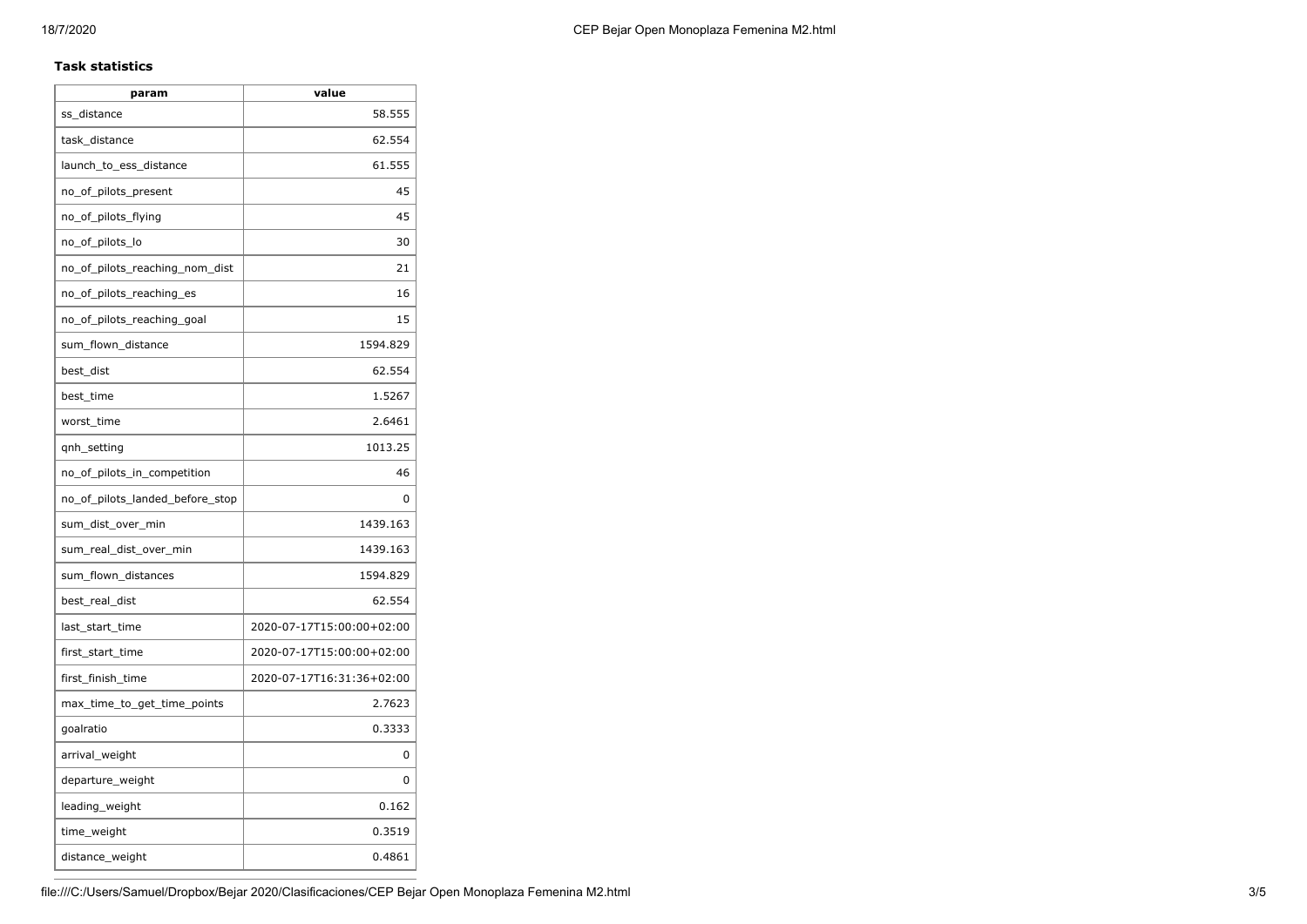**F** 

| param                        | value    |
|------------------------------|----------|
| smallest_leading_coefficient | 1.0606   |
| available_points_distance    | 486.0741 |
| available_points_time        | 351.9259 |
| available_points_departure   | 0        |
| available_points_leading     | 162      |
| available_points_arrival     | 0        |
| time_validity                | 1        |
| launch_validity              | 1        |
| distance_validity            | 1        |
| stop_validity                | 1        |
| day_quality                  | 1        |
| ftv_day_validity             | 1        |
| time_points_stop_correction  | O        |

## **Scoring formula settings**

| param                               | value   |
|-------------------------------------|---------|
| id                                  | GAP2020 |
| min dist                            | 4       |
| nom dist                            | 40      |
| nom_time                            | 1       |
| nom launch                          | 0.96    |
| nom goal                            | 0.15    |
| day_quality_override                | 0       |
| bonus_gr                            | 4       |
| jump_the_gun_factor                 | 0       |
| jump_the_gun_max                    | 0       |
| normalize_1000_before_day_quality   | 0       |
| time points if not in goal          | 0       |
| use_1000_points_for_max_day_quality | 0       |
| use_arrival_position_points         | 0       |
| use_arrival_time_points             | 0       |
| use_departure_points                | 0       |